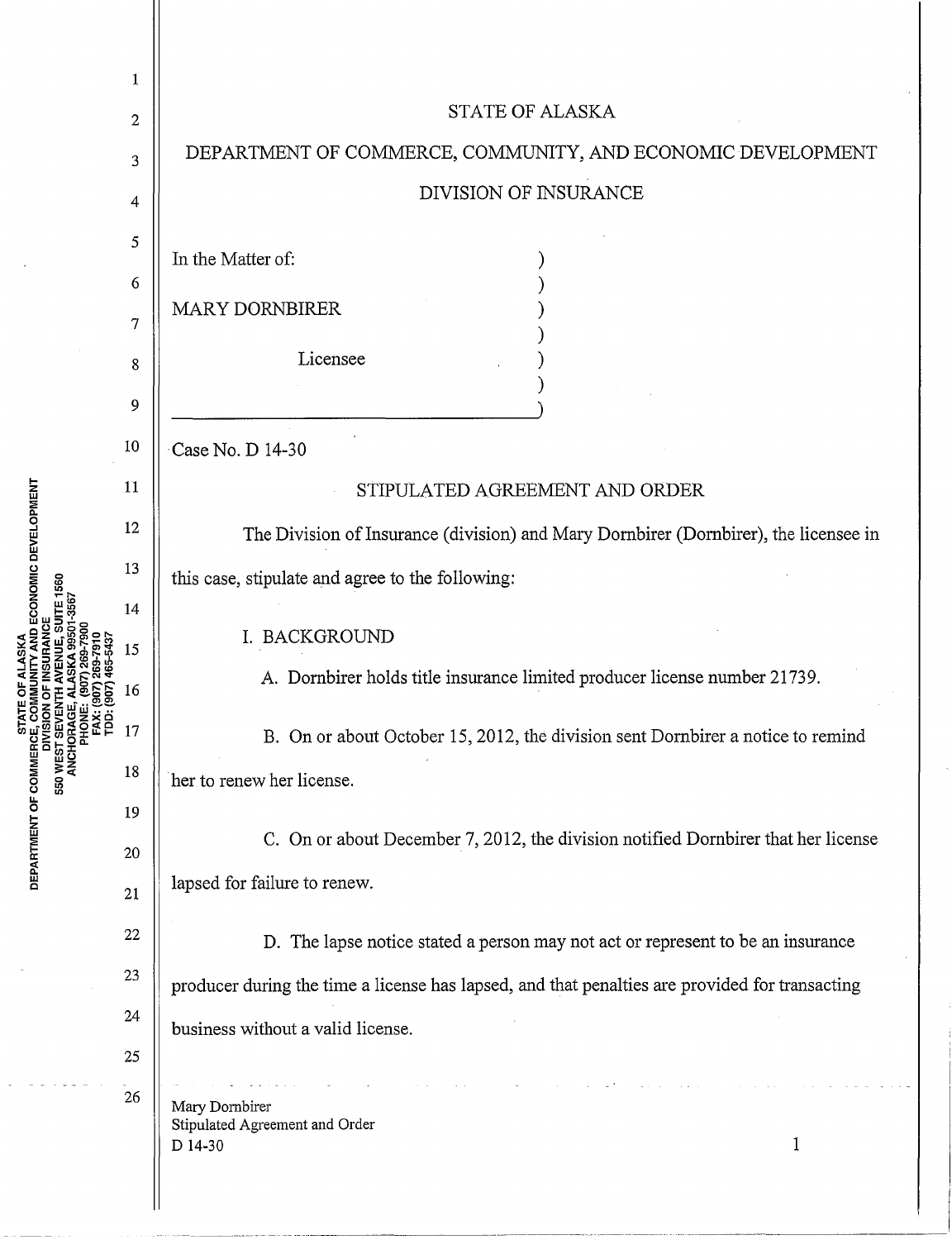(907) 465-543  $(907)$ ANCHORAGE,  $\overline{\sigma}$ **ATMEN** DEP/

1

5

6

7

8

9

10

 $11$ 

12

13

 $14$ 

15

16

17

18

20

21

22

23

24

2  $\parallel$  E. On or about July 1, 2014, the division received notification from the National  $\mathbf{a}_3$  | Insurance Producer Registry of Dornbirer's electronic application filing for reinstatement of her  $_4$  | license.

F. As part of the filing requirements to reinstate her license, Dornbirer provided notarized statements to the division indicating whether Dornbirer continued to transact business during the period in which Dornbirer was not appropriately licensed. The first statement indicated that Dornbirer engaged in 549 business transactions between December 7, 2012 and May 15, 2014 while working for the Alaska USA Title Insurance Agency (AUTIA). The second statement indicated Dornbirer engaged in two transactions between.May 19, 2014 and July 25, 2014 while working for the First American Title Insurance Agency. (FATIA). For all transactions, commissions earned were paid directly to the firms. Dornbirer was paid a monthly salary of \$5,533.25 by AUTIA and \$4,462.40 by FATIA. These transactions subject Dornbirer to civil penalties under AS 21.27.440.

## II. TERMS OF AGREEMENT

1. The Division agrees to renew Dornbirer's license upon her acceptance of the  $19$  | terms of this agreement.

2. Dornbirer agrees to pay a civil penalty under AS 21.27.440 in the amount of \$54,600.00 for the unlicensed activity that occurred between December 7, 2012 and July 25, 2014, with \$51,100.00 suspended. The unsuspended penalty of \$3,500.00 is payable within twelve months from the time Dornbirer has been notified that the director has signed the order  $\mathbf{25}$  || adopting this agreement.

 $\frac{26}{ }$  Mary Dombirer Stipulated Agreement and Order  $D$  14-30 2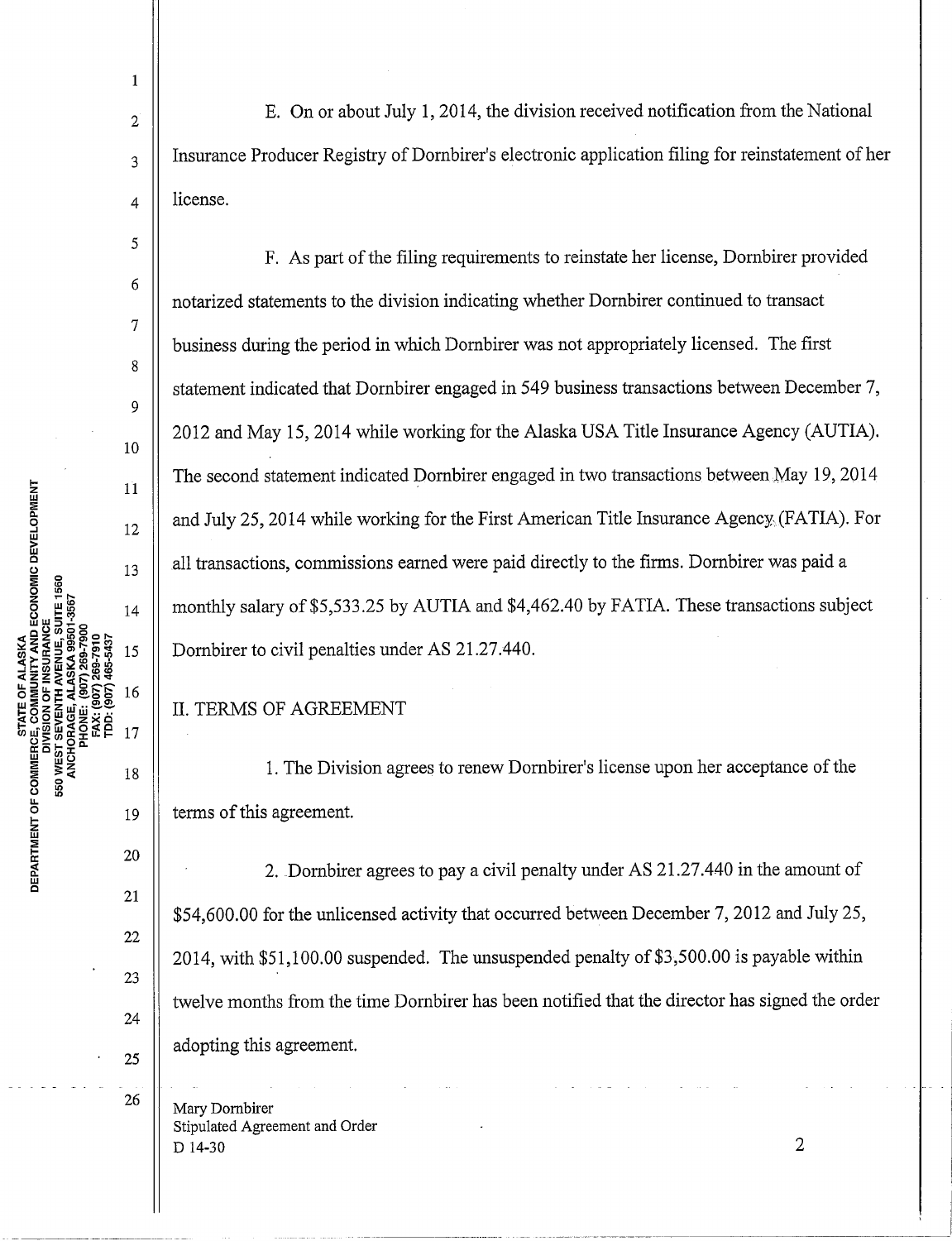3. Dornbirer agrees to an immediate suspension of title insurance limited producer license number 21739 for a period of six months beginning on the date the director has signed the order adopting this agreement.

4. In the event that Dornbirer violates Alaska insurance laws during the next two years, the suspended portion of the penalty referenced in paragraph two will be reinstated. Dornbirer also will be subject to any and all sanctions authorized by the insurance laws including imposition of additional penalties.

5. By signing this agreement, Dornbirer understands and agrees that any failure to comply with the conditions of this agreement will be grounds to revoke, suspend, or not renew title insurance limited producer license number 21739.

6. Dornbirer understands that this agreement is not binding on the parties unless and until the director signs the order adopting this agreement.

DATED:  $115/5$ 

 $\text{DATA}:\mathbb{R}^3$  2/ 31/ 14

1

2

3

4

5

6

7

8

9

10

11

12

13

 $14$ 

15

16

17

18

19

20

21

**TAND ECONOMIC DEVELOPMENT** 

DEPARTMENT OF COMMERCE,

**53M MES** 

22

23

DIVISION OF INSURANCE

Indu *Munist* 

Program Coordinator

MARY DORNBIRER

CRAIG W. RICHARDS ATTORNEY GENERAL

 $By: \n\underbrace{\bigcup_{\text{Mary Donr<sup>ther</sup>$ 

24 | Approved as to form and content:

25  $\parallel$  DATED:

26 | Mary Dornbirer Stipulated Agreement and Order D 14-30

3